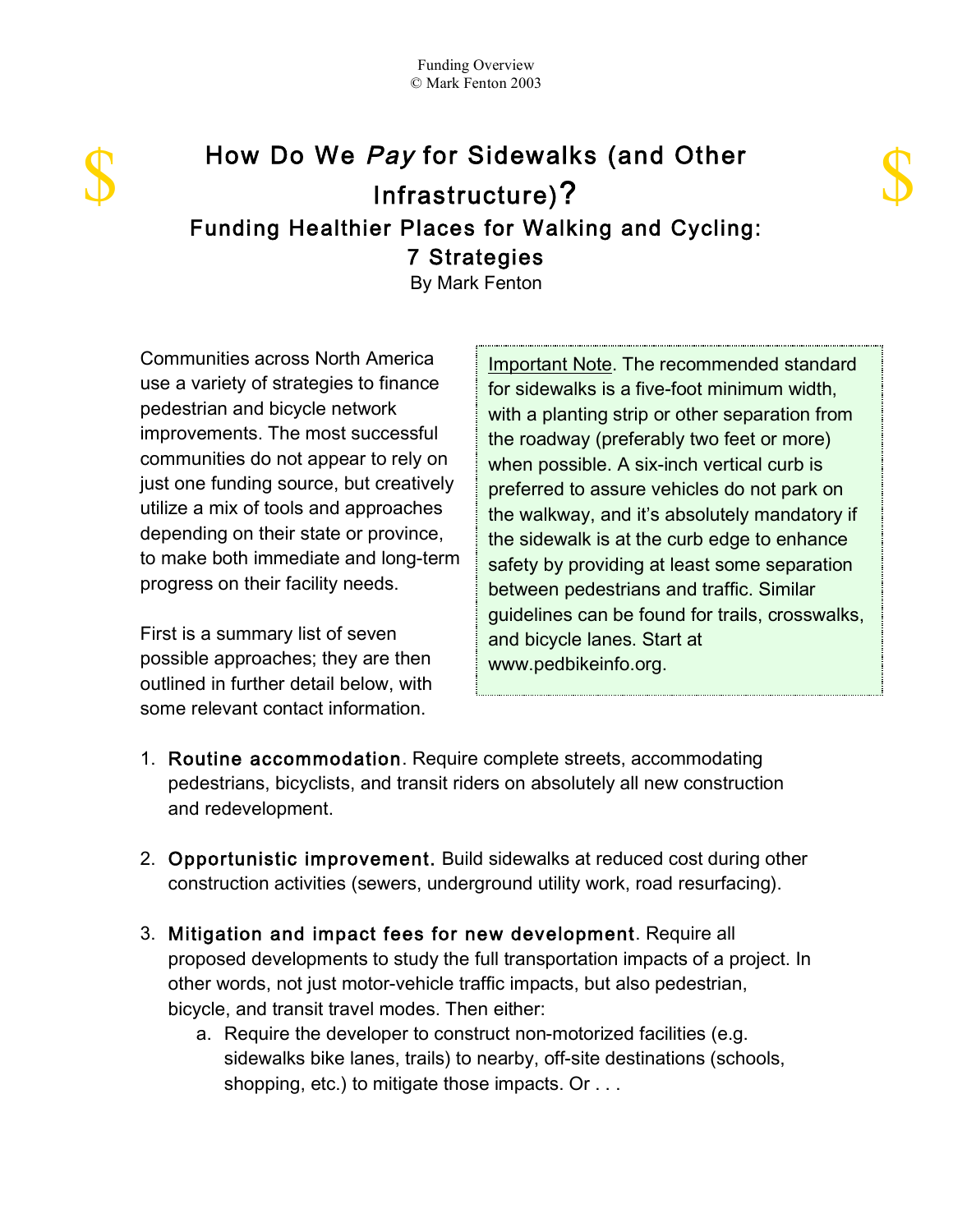- b. Charge
development
impact
fees
to
mitigate
the
impacts
through improved
pedestrian,
bicycle,
and
transit
facilities.
- 4. Grant Programs and transportation funds. Utilize state and federal resources. E.g.
	- The
	Transportation
	Enhancements
	(TE)
	Program.
	- Congestion Mitigation and Air Quality funds
	- Transit
	Oriented
	Development
	grants.
	- Safe Routes to School program
	- Highway safety funds of the Surface Transportation program
	- Recreational Trail funds; Greenways and Trails Demonstration Grants.
- 5. Betterments, Special Improvement Districts, Tax Increment Financing. Charge adjacent property owners, or a general neighborhood or business
district
for
construction
or
improvement
of
sidewalks,
trail,
bicycle parking, or other facilities based on the need and increased access and value for
those
landowners.
- 6. Special
funding
&
resou rces.
Foundations,
corporate
sponsorships, service
groups,
and
adopt-a-trail
and
"friends"
organizations
can
all
provide funding or in-kind support for creation or maintenance of facilities such as trails,
paths,
and
open
space.
This
can
include
funding
endowments
for
the long-term
maintenance
of
facilities.
- 7. Capital improvements. Many cities and towns have a small but regular portion
of
the
budget
annually
dedicated
to
sidewalk,
pathway,
and
bike
lane construction
and
maintenance.

But most importantly, when considering these seven strategies, it is vital that your community develops a plan. Most successful communities first invest in an inventory
of
current
facilities
and
needs.
They
then
develop
a
non-motorized network plan, which includes an assessment of priorities, often engaging a professional planning and design firm in the process. Such outside professional assistance
can
be
valuable
in
four
ways:

• First, planners and transportation engineers have somewhat sophisticated means of assessing the potential demand for non-motorized travel in an area
based
on
the
nature
of
trip
generators
(schools,
churches
shopping), proximity
of
other
uses
(residential
clusters)
and
facilities
that
might
be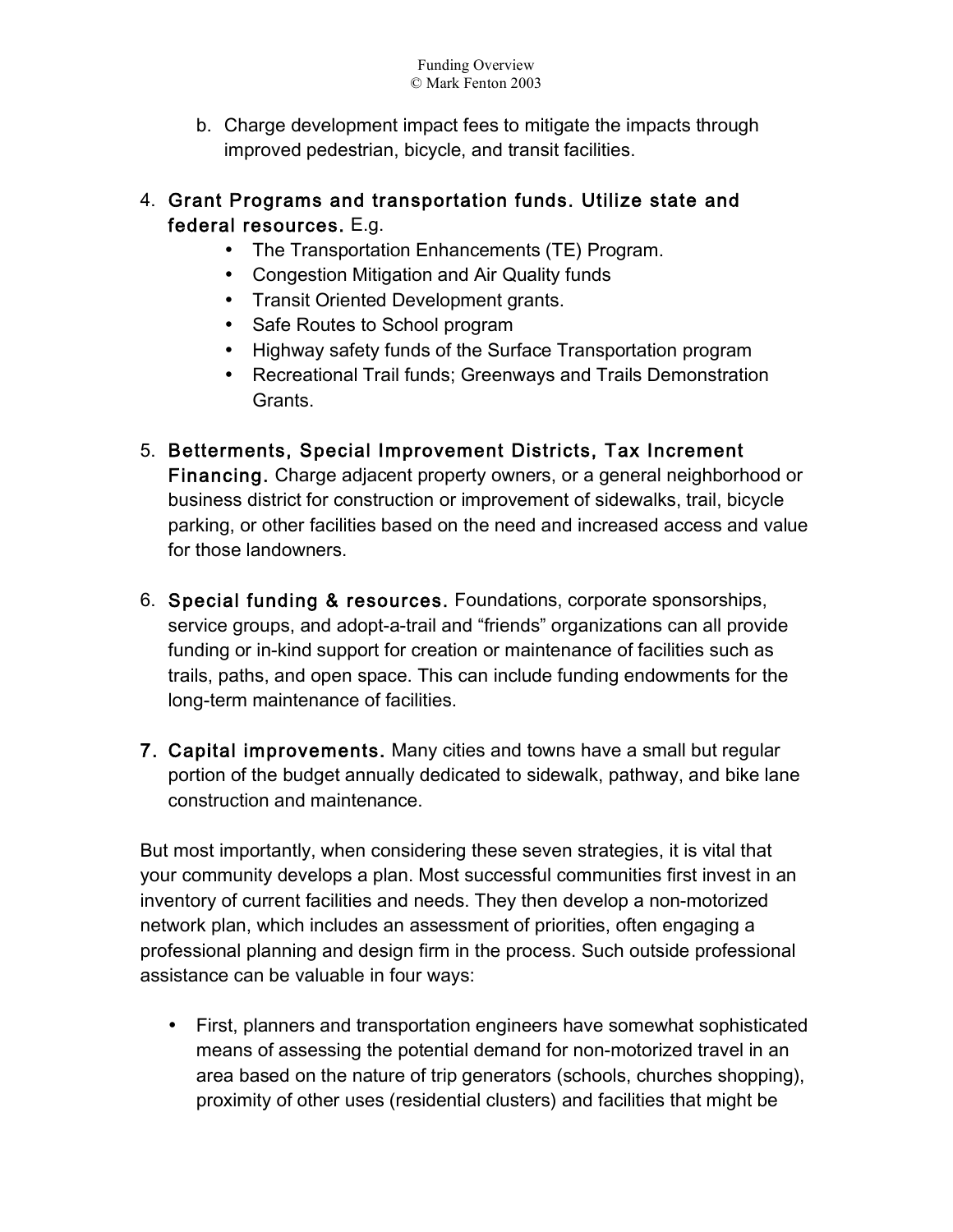installed, such as sidewalks, crossings, and bike lanes. Some of these facilities--say,
a
signalized
mid-block
crossing--require
somewhat specialized design skills in the pedestrian/bicycle field to conceive properly.

- Second, a private firm can dispassionately set priorities, avoiding the political
pressures
that
might
be-devil
a
community-based
group.
This
is not
to
suggest
that
anyone
would
act
in
bad
faith,
but
it
simply
avoids anyone ending up in the challenging position of telling neighbors their sidewalk is low on the priority list.
- Third, grant applications are often reviewed more favorably when they are part of a plan, rather than as simply stand-alone projects.
- Fourth, good firms can also provide very good insight and recommendations on sources of funding for the high priority projects on the
plan.

## 7 Strategies in Detail:

- 1. Routine accommodation. Critical to assuring a town ends up with a complete
network
of
sidewalks,
every
board
(but
especially
planning,
zoning, and
city
council)
have
to
make
it
standard
practice
that
absolutely
all
new construction
and
redevelopment
have
sidewalks
and
trails
that
will
tie
into
the current *and future* network of facilities in town. Successful towns establish an unwavering consistency on this, or the system will never truly be complete.
- 2. Opportunistic improvement. During any maintenance, upgrades, or other infrastructure
work
proximal
to
the
roadways
or
utility
corridors
many
towns make it a matter of course to repair and upgrade existing sidewalks, bicycle lanes, and trails, or to install missing sections. This includes such work as sewers, underground utilities, power line corridors, and even routine road resurfacing, because the marginal cost of sidewalk installation and repair is much less when there is work already being done in the right-of-way.
- 3. Off-site mitigation for new development. Increasingly communities are requiring
new
developments
to
construct
sidewalk
facilities
outside
the
actual boundaries
of
development
if
there
is
a
likely
negative
transportation
impact resulting
from
that
development.
For
example,
a
new
housing
development that
is
within
the
"no
bus
service"
radius
of
a
school
and
lacking
a
sidewalk connection to that school will clearly cause an adverse increase in the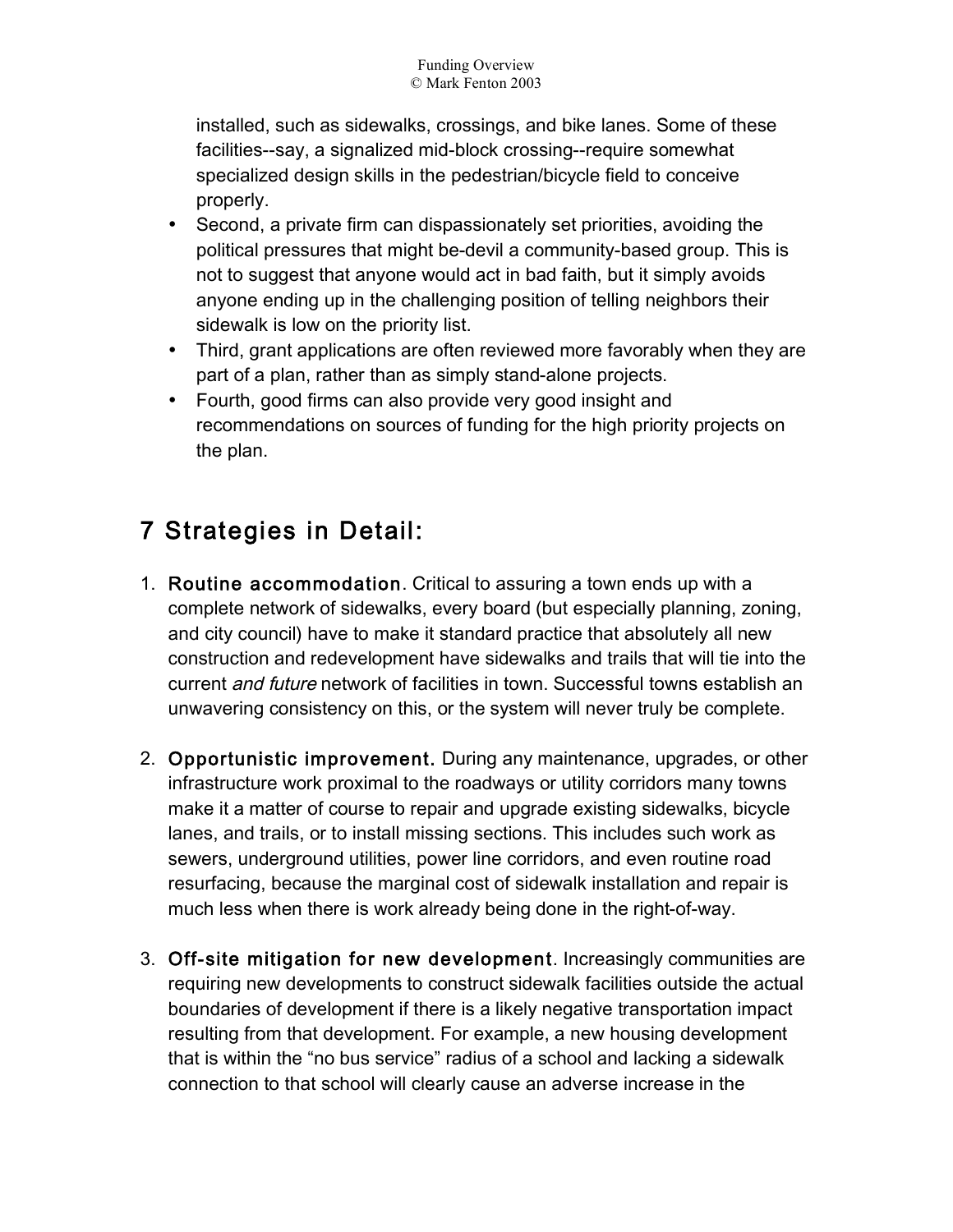number of motor vehicles dropping off and picking up students at the school; many parents simply won't allow a child to walk in the roadway. This is an estimable negative impact on the transport network, increasing congestion and
reducing
safety
at
the
school.
A
comparable
case
can
be
made
regarding housing developments proximal to other trip generators such as shopping and transit
stations.
In
such
cases,
towns
have
required
developers
to
complete some
or
all
of
the
sidewalk,
trail,
or
path
network
connecting
the
development to the destination to mitigate the negative impacts of the new construction.

- 4. Impact
fees.
All
new
development
induces
increased
traffic
flow
that increases congestion, air and water quality impacts, wear on the roadway system,
and
burdens
on
public
services
(police
traffic
enforcement, emergency response, schools, etc.). An approach to mitigating those negative impacts
is
to
assess
a
standard
impact
fee
(say,
so
many
dollars
per
1,000 square
feet
of
residential
or
business
space)
that
is
dedicated
to
improving the non-motorized transportation network in the community, to help remediate for
those
broad
transportation
impacts
of
the
new
development.
(A
portion
of such
fees
might
also
be
dedicated
to
schools
and
public
safety,
for
example.) There is great benefit to having a set impact fee rate in by-laws so that the permit
granting
boards
and
developers
have
a
clear
understanding
from
the start of the magnitude of the anticipated fee.
- 5. Grant Programs. There are an increasing number of grant opportunities that your town can pursue to aid in funding sidewalk construction; in general applications are viewed more favorably when the proposed work is not just a "spot fix' but is part of an adopted plan for improvement, such as a community-wide
sidewalk
plan.
Here
are
four
examples
	- Transit Oriented Development. Some states have funds for building facilities that will encourage walking and cycling to transit facilities such as bus stops or train stations to ease traffic and environmental impacts of new
	development.
	- Safe Routes to School. A new federal fund, administered through the new state Safe Routes to School program through state DOT, for improvements that increase cycling and walking to schools. The total available dollars are modest but can be used for critical connections, such as improving key crossings in the sidewalk system, or to launch programs that
	will
	develop
	community
	support
	for
	further
	work.
	- Transportation
	Enhancements
	Program.
	Federally
	funded
	and administered through the state DOT, these often substantial grants have been
	used
	widely
	for
	construction
	of
	rail-trails
	and
	similar
	facilities
	around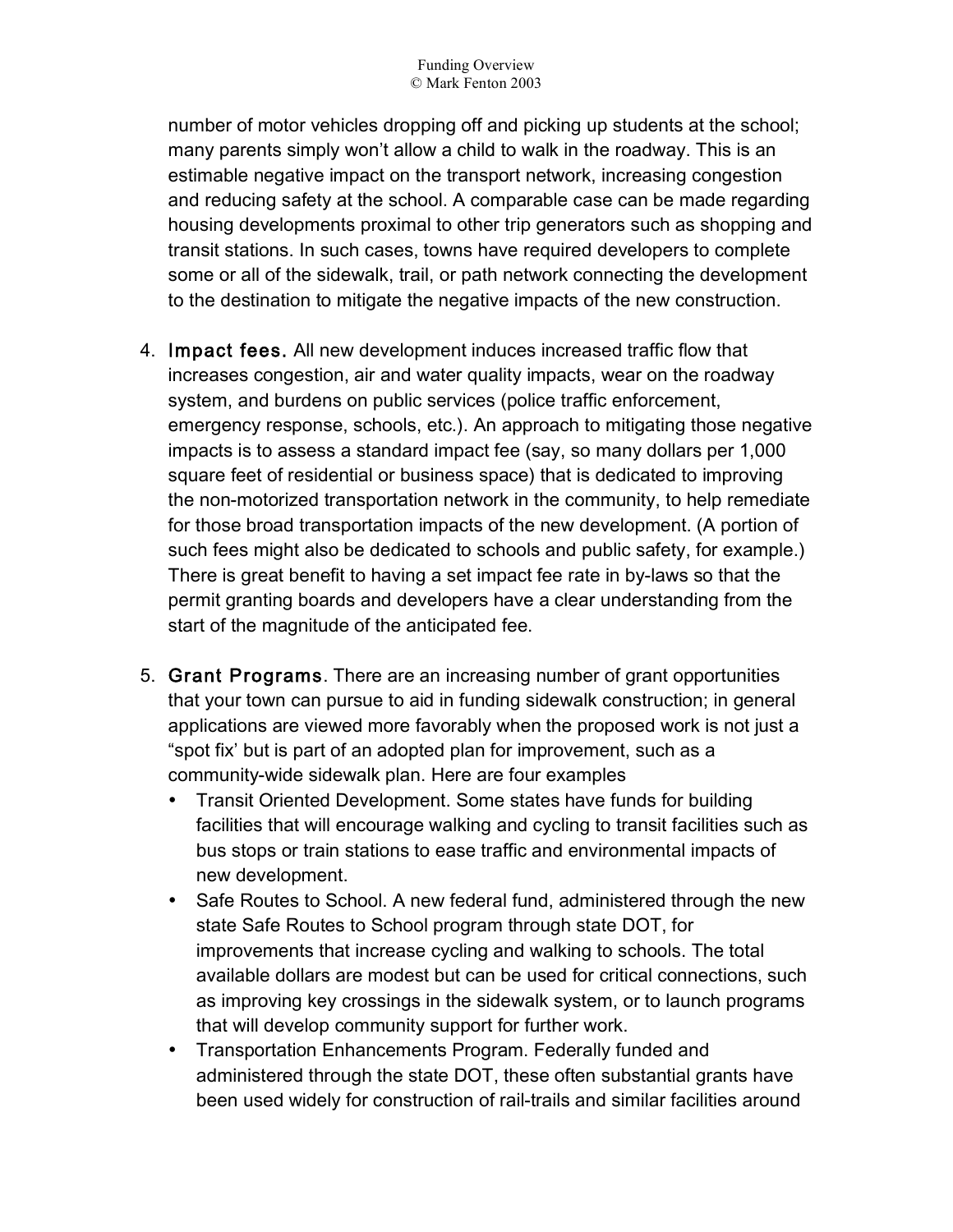the
country,
as
well
as
pedestrian
and
bicycle
improvements
in
critical areas
such
as
waterfronts,
near
transit
stations,
and
in
or
near redeveloping
business
districts.

- Recreational Trail funds; Greenways and Trails Demonstration Grants. Another
portion
of
federal
transportation
funding
typically
administered through
state
departments
of
conservation
or
natural
resources,
the
first provides
for
actual
construction,
the
second
for
planning
and
design. These
grants
can
be
used
for
multi-use
pathways
that
provide transportation,
not
just
recreational,
functions.
- 6. Betterments, Special Improvement Districts, etc. Research has established
that
the
presence
of
sidewalks
tends
to
increase
adjacent property values and provide an immediate access improvement to those properties, as well as the broader public benefits of increasing non-motorized travel and reducing negative traffic impacts. As such, some communities charge
the
adjacent
property
owner
or
an
entire
area
or
district
for
the
direct cost of sidewalk construction as a betterment, not unlike paying for the cost of a sewer hook-up. Like sewers and similar public works, the process is often bonded
by
the
municipality;
in
some
cases
property
owners
pay
back
their portion
over
time,
or
if
in
an
"improvement
district"
pay
through
a
time-defined tax surcharge. Sometimes communities require that property owners cover only a portion of the cost, making the difference up with other resources listed here.
- 7. Capital improvements. Most communities have at least a modest annual budget
for
non-motorized
facility
maintenance
and
construction.
This
might include,
for
example,
sidewalk
construction,
trail
maintenance,
crosswalk
and bike lane re-painting. Though the sum might not be large, and only enough to construct
several
thousands
or
even
just
hundreds
of
feet
of
sidewalk
per year,
over
time
it
is
a
significant
contribution
to
building
the
network.
Further, this
can
be
an
important
source
of
funding
in
providing
the
local
matching funds that may be required for grant funding (such as an enhancement grant, which typically requires at least a 10% local match). This can also be combined
with
charging
local
betterments
and
collected
impact
fees,
or
in concert
with
required
mitigation
work
by
developers,
to
create
a
more complete
system
of
facilities.

The most important lesson from my work around the country is that the truly successful communities are taking advantage of most, if not all of these approaches.